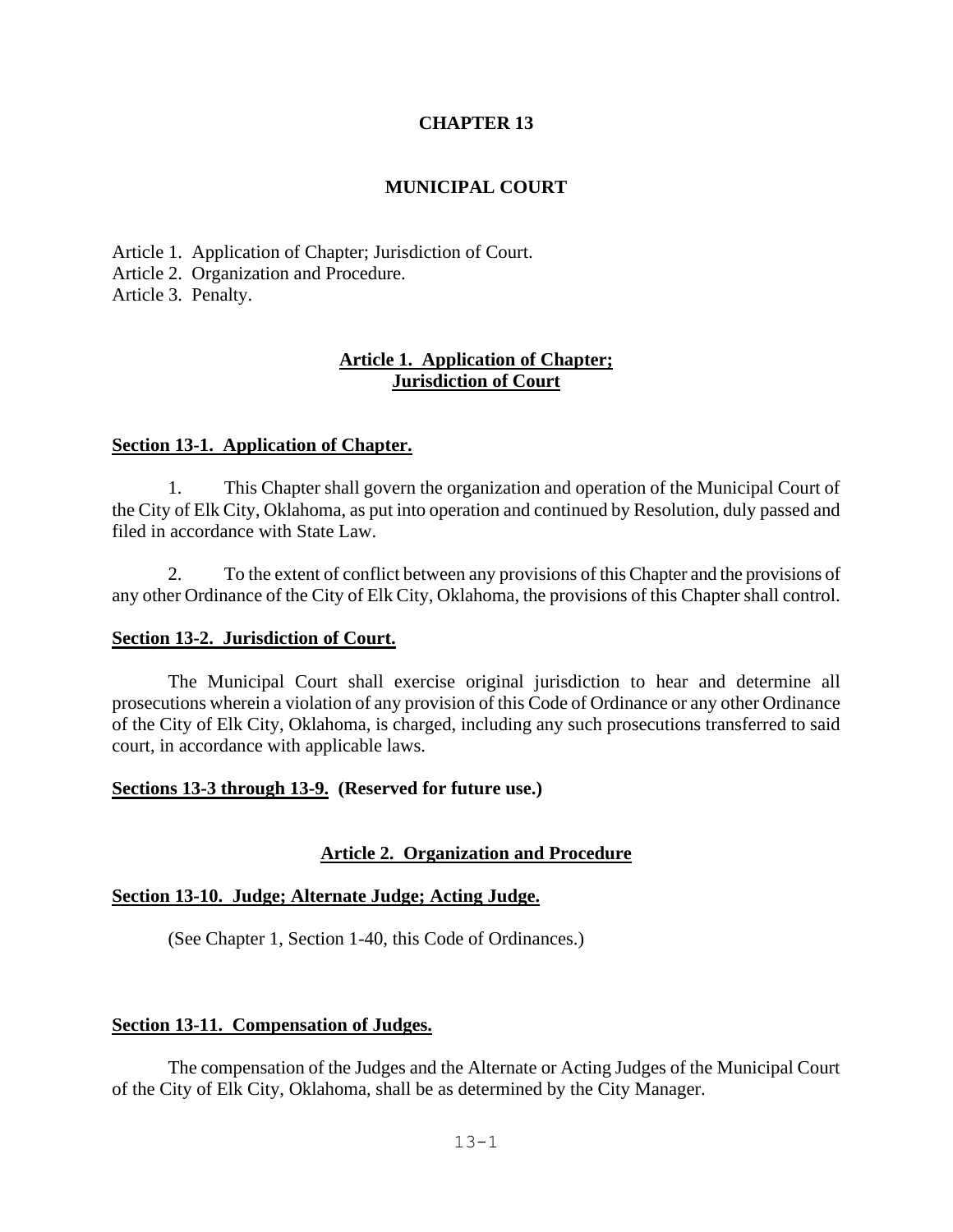### **Section 13-12. No Change of Venue; Disqualification of Judge.**

1. In prosecutions before the Municipal Court, no change of venue shall be allowed, but the Municipal Judge before whom the case is pending may certify his disqualification or he may be disqualified from sitting, under the terms, conditions and procedures provided by law for the Courts of Record.

2. If the Municipal Judge is disqualified, the matter shall be heard by an Alternate Judge, appointed as provided in this Code of Ordinances.

## **Section 13-13. Chief of Police.**

All writs or process of the Municipal Court shall be directed to the Chief of Police of the City of Elk City, Oklahoma, who shall be the principal officer of the Court.

## **Section 13-14. Attorney.**

The Municipal Attorney, or his duly designated assistant, shall be the prosecuting officer of the Municipal Court. He shall be authorized to prosecute all alleged violations of the Ordinances of the City of Elk City, Oklahoma, and to prosecute and resist appeals and proceedings in error and review from the Court to any other courts of the State; he shall also be authorized to represent the City of Elk City, Oklahoma, in all proceedings arising out of matters of the Court.

### **Section 13-15. Clerk of Court.**

1. The City Clerk, or a deputy designated by him, shall be the Clerk of the Court. Duties of the Court Clerk shall include the following:

- a. Assist the Municipal Judge in recording the proceedings of the Court and in preparing writs, process and other papers.
- b. Administer oaths required in proceedings before the Court.
- c. Enter all pleadings, process and proceedings in the dockets of the Court.
- d. Perform such other clerical duties relating to the proceedings of the Court as the Municipal Judge shall direct.
- e. Receive and receipt for forfeitures, fees, deposits and sums of money payable to the Court.
- f. Pay to the City Treasurer or the City Clerk all money so received (except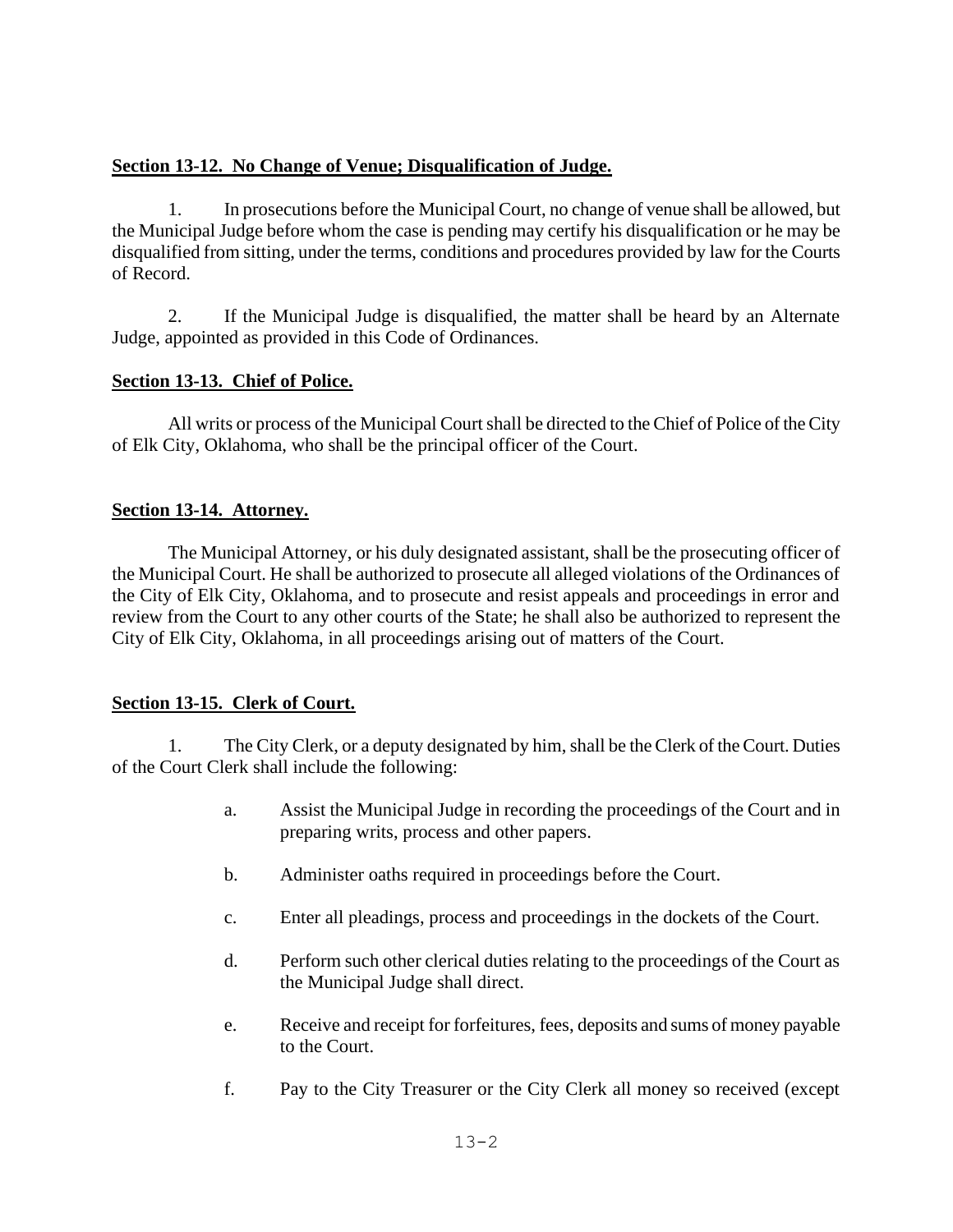such special deposits or fees as shall be received to be disbursed for special purposes), to be placed in the General Fund of the municipality, or in such other fund and in such manner as the City Commission may direct.

2. The Clerk of the Court shall give bond to the City in the sum of five thousand dollars (\$5,000.00).

## **Section 13-16. Traffic Violations Bureau.**

1. A Traffic Violations Bureau is hereby established as a division of the Office of the Clerk of the Court, to be administered by said Clerk, or by subordinates designated by him for that purpose.

2. Persons who are cited for violation of any of the traffic ordinances of the City of Elk City, Oklahoma, may elect to pay a fine in the Traffic Violations Bureau according to the schedule adopted as a part of the Court rules.

3. The court may adopt further rules to implement this Section. Payment of a fine under this Section shall constitute a final determination of the case against the defendant. If a defendant who has elected to pay a fine under this Section fails so to do, prosecution shall proceed under other provisions of this Chapter.

# **Section 13-17. Traffic Violations.**

1. If a police officer observes facts which he believes constitute a violation of the traffic Ordinances of the City of Elk City, Oklahoma, by a resident thereof, in lieu of arresting such person, he may take his name, address, operator's license number, the license number of the motor vehicle involved and any other pertinent information, and may issue to him, in writing in a form prescribed by the Mayor (or his duly designated delegate), a traffic citation embracing the above information, stating the traffic violation alleged to have occurred and notifying him to answer to the charge against him in the Municipal Court at a time specified in the citation. The officer, upon receiving the written promise of the alleged violator (on the citation) to answer as specified, shall release said person from custody. If the person to whom a citation is issued fails to answer as prescribed in the citation, a complaint shall be filed and the case shall be prosecuted as otherwise provided in this Chapter.

2. If the alleged traffic violation is committed by a non-resident of said City, the police officer shall take him into custody under arrest. The arrested person shall either (a) be taken immediately before the Municipal Judge for further proceedings according to law, or shall (b) have bail fixed for his release in accordance with the provisions of this Chapter. Upon providing bail, and upon giving his written promise to appear upon a day certain, as provided in Subsection 1 (above), he shall be released from custody.

3. If the alleged offense constitutes violation of any parking Ordinance and the operator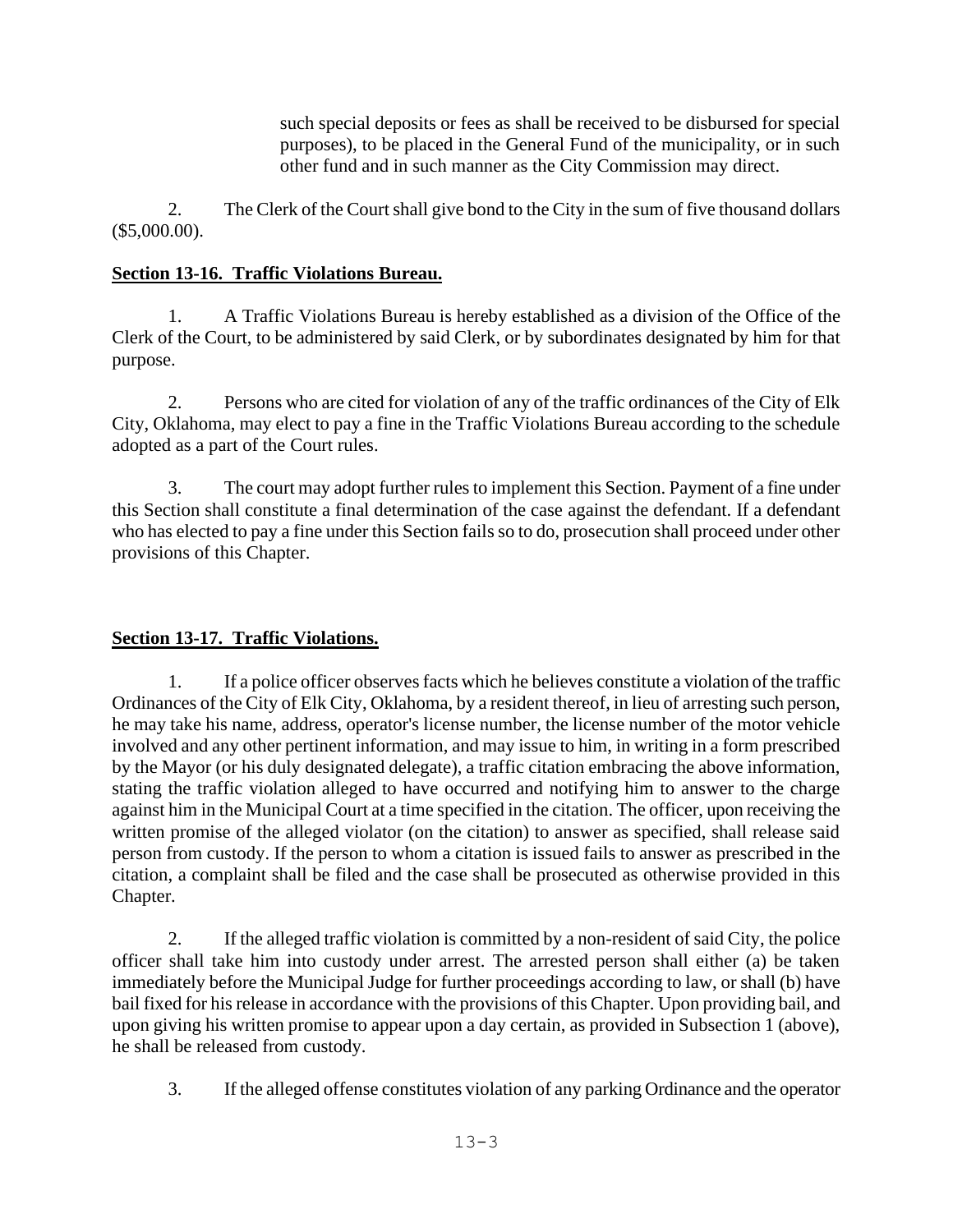is not present, the police officer shall place on the vehicle, at a place reasonably likely to come to the notice of the operator, an appropriate citation (Subsection 1, above), with such variations as the circumstances require. The operator of the vehicle shall be under the same obligation to respond to the citation as if it had been issued to him personally under other provisions of this Section.

## **Section 13-18. Style of Prosecutions.**

All prosecutions for violation of this Code of Ordinances or other Ordinances of the municipality shall be styled "The City of Elk City, Oklahoma, Plaintiff, vs. (naming defendant or defendants). Except as otherwise provided with respect to traffic violations, prosecutions shall be initiated by the filing of a written complaint, subscribed and verified by the person making the complaint and setting forth concisely the offence charged.

## **Section 13-19. Summons.**

1. Upon the filing of a complaint charging a violation of this Code of Ordinances or other Ordinance(s) of the City of Elk City, Oklahoma, the Municipal Judge, unless he determines to issue a warrant of arrest, unless the defendant previously has been issued a citation, or unless he has been arrested and given bond for his appearance, shall issue a summons, naming the person charged, specifying his address or place of residence (if known), stating the offense with which he is charged and giving him notice to answer the charge in the Municipal Court on a day certain, five (5) days hence (Sundays and holidays excepted), or the next Municipal Court date after the summons is served upon him, containing a provision for the official return of the summons and including such other pertinent information as may be necessary.

2. The summons shall be served by delivering a copy to the defendant personally. If he fails to appear and answer the summons within the prescribed period, a warrant shall be issued for his arrest, as provided by this Chapter.

# **Section 13-20. Complaints Against a Corporation.**

1. Upon complaint against a corporation being filed with the Municipal Judge of the City of Elk City, Oklahoma, said Judge shall issue a summons in a form as outlined in this Chapter, signed by him with his title of office, requiring the corporation to appear before him at a specific time and place to answer the complaint.

2. The summons must be served at least two (2) days before the day of appearance fixed therein, by delivering a copy thereof and showing the original to the president, secretary, cashier or managing agent or director of the corporation.

3. At the time appointed in the summons, the Municipal Judge shall try the complaint in the same manner as in the case of any other person brought before him.

4. When a fine is imposed upon conviction, it may be collected by the Municipal Judge by making a transcript of his proceedings thereof, together with the judgment of the Court duly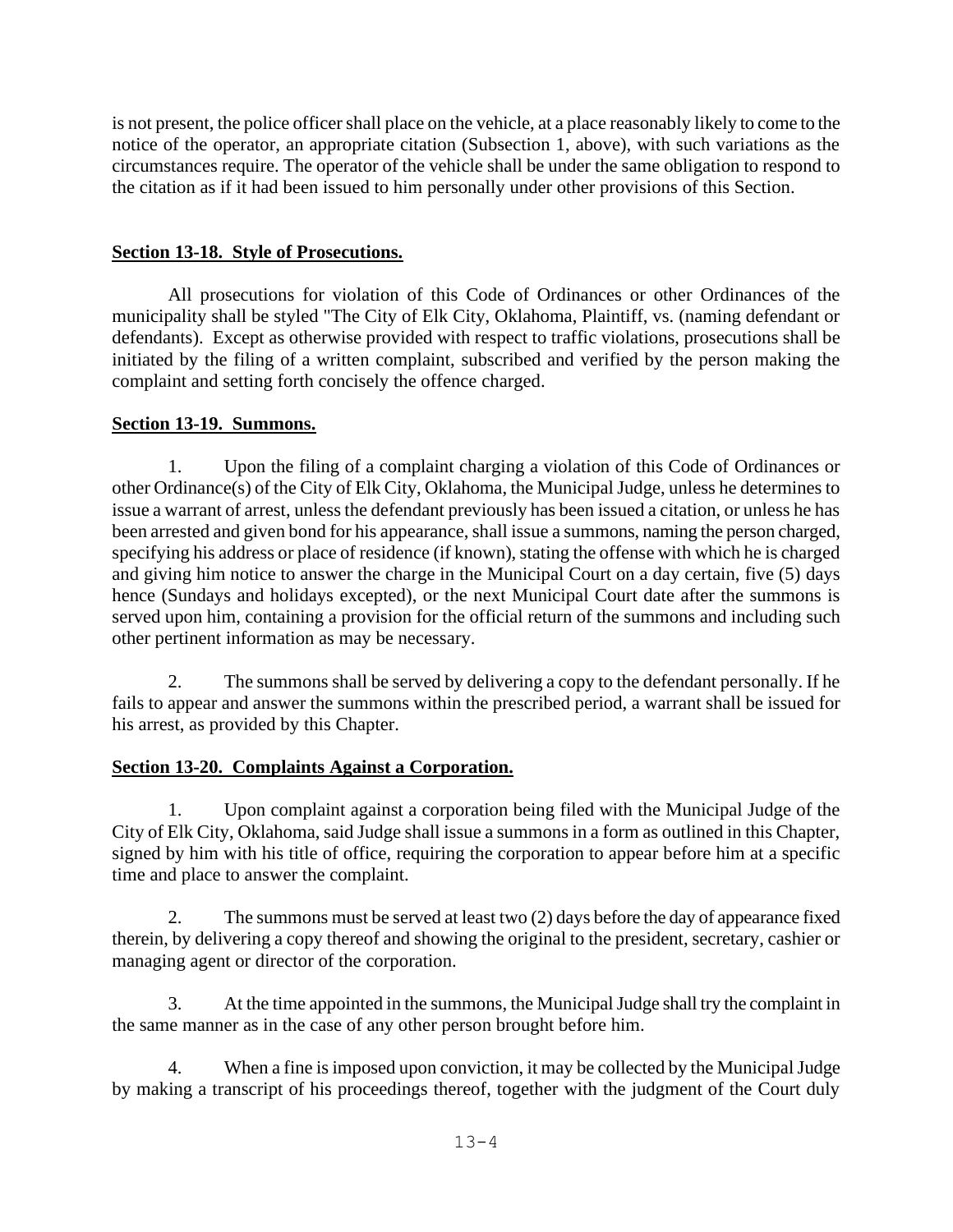certified and filed with the Clerk of the District Court, and execution shall be issued thereon and served by the Sheriff of the County as in cases of execution generally.

## **Section 13-21. Warrant of Arrest.**

1. Except as may otherwise be provided in this Code of Ordinances, upon the filing of a complaint, approved by the endorsement of the City Attorney or by the Municipal Judge, there shall be issued a warrant of arrest in substantially the following form:

The City of Elk City, Oklahoma, to the Chief of Police of the Municipal Court of Elk City, Oklahoma:

> Complaint upon oath having this day been made by \_\_\_\_\_\_\_\_\_\_\_\_\_\_\_\_\_\_\_ that the offense of \_\_\_\_\_\_\_\_\_\_\_\_\_\_\_\_\_\_\_\_\_\_ has been committed and accusing the state of the state of  $\alpha$ , thereof, you are commanded therefore forthwith to arrest the above named (Defendant or Defendants) and bring (him, her, and them) before me at my office at the Elk City, Oklahoma Municipal Court Room.

Witness my hand this  $\qquad \qquad \text{day of} \qquad \qquad 19$  .

Judge of the Municipal Court of the City of Elk City, Oklahoma

2. It shall be the duty of the Chief of Police to execute such warrant as promptly, either (a) personally, (b) through a duly constituted member of the police force of the City of Elk City, Oklahoma, or (c) through any other person lawfully authorized to act.

### **Section 13-22. Bail; Temporary Bonds.**

1. Whenever a resident of the City of Elk City, Oklahoma, is arrested for a violation of any ordinance by a police officer of said City, the officer shall immediately release such person if he acknowledges receipt of a citation by signing it, unless it reasonably appears to the officer that the person may cause injury to himself or others, or damage to property, if released, or if it reasonably appears that the person will not appear in response to the citation. (if such person fails to appear in response to the citation, a warrant shall be issued for his arrest and his appearance in Court shall be compelled).

2. Whenever a resident of the City of Elk City, Oklahoma, is arrested by a police officer of said City of the violation of any Ordinance, and is not released by being permitted to sign a citation as provided hereinabove (Subsection 1), said resident shall be admitted to bail either before or after arraignment, or released on his own recognizance.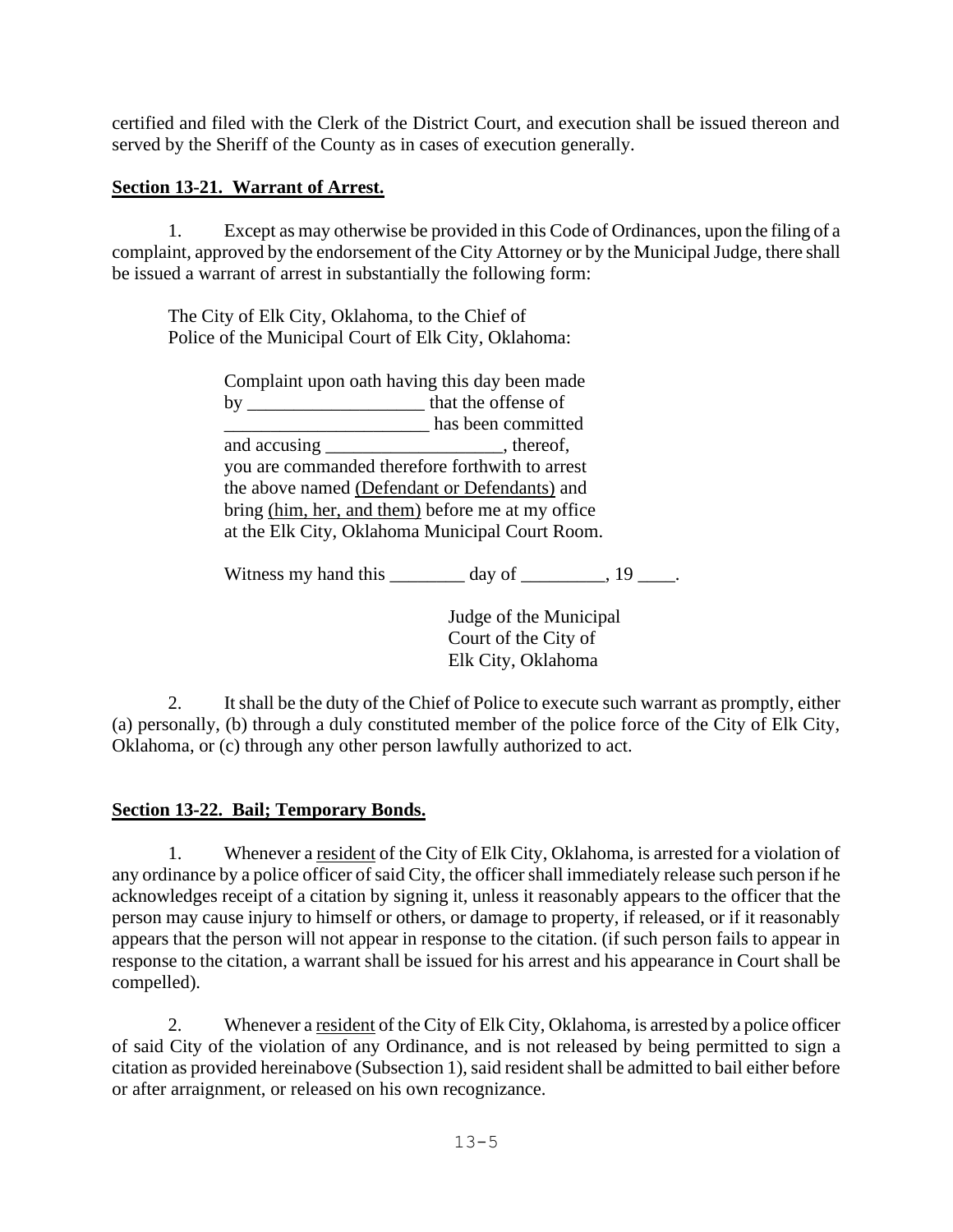3. Whenever a non-resident of the City of Elk City, Oklahoma, is arrested by a police officer of said City for a violation other than a traffic violation, the defendant shall be eligible to be admitted to bail either before or after arraignment.

4. The City of Elk City, Oklahoma, may require any person who is arrested by a police officer of said City for a municipal traffic violation to comply with Statutory procedures for State traffic violations, with respect to the release of the arrested person. The following methods of posting bail shall apply:

- a. Posting cash bail, in exchange for a receipt therefore, issued by the arresting officer;
- b. Depositing with the arresting officer a "guaranteed arrest bond certificate"; or
- c. Depositing with the arresting officer a valid motor vehicle operator's license, in exchange for receipt therefore, issued by the arresting officer, which shall be recognized as an operator's license and shall authorize the person's license and shall authorize the person's operation of a motor vehicle to the date of his hearing; provided, that said date shall not exceed twenty (20) days from the date of arrest.

5. The amount and any conditions of bail granted under this Section shall be determined by the Municipal Judge, who shall prescribe rules for the receipt of bail and for release by personal recognizance. In the event of arrest at night, other emergencies or when the Municipal Judge is not available, the Chief of Police (or his designated representative) shall be authorized by the Municipal Judge, under such conditions as shall be prescribed by said Judge, to accept a temporary cash bond in a sufficient amount to secure the appearance of the accused, but in no event shall the cash bond be more than the allowable maximum fine for each offense charged. The Chief of Police (or his designated representative) is authorized, subject to such conditions as shall be prescribed by the Municipal Judge, to release a resident of the City of Elk City, Oklahoma, own his own recognizance.

### **Section 13-23. Arraignment.**

Upon making his appearance before the Municipal Court, the defendant shall be arraigned. The Municipal Judge or the City Attorney shall read the complaint to the defendant, inform him of his legal rights, of the consequences of conviction and ask him whether he pleads guilty or not guilty. If the defendant pleads guilty, the Court may proceed to judgment and sentence or may continue the matter for subsequent disposition. If the plea is not guilt, the Court may proceed to try the case or may set it for hearing at a later date.

# **Section 13-24. Postponement of Trial.**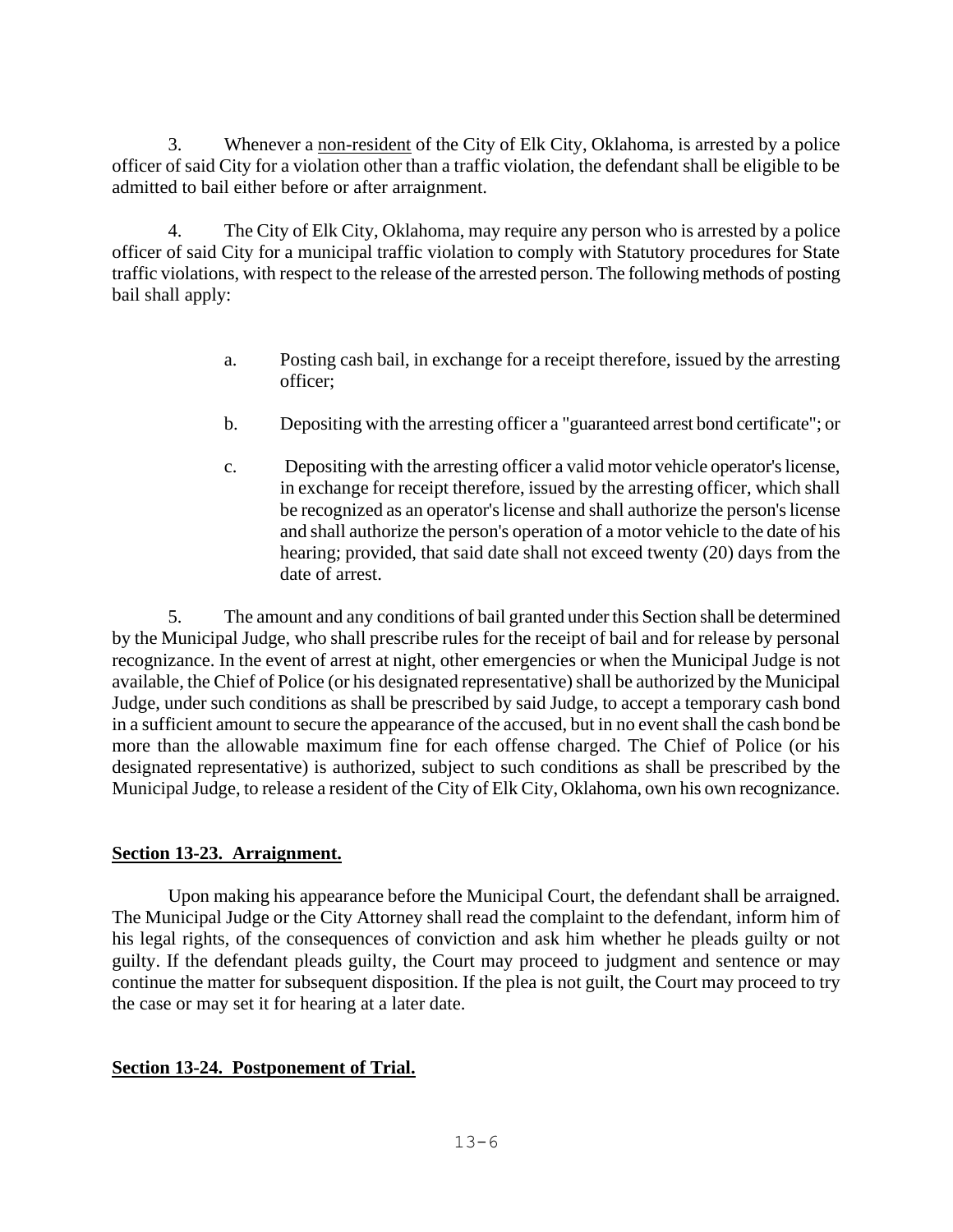Before a trial commences in the Municipal Court, either party, upon good cause shown, may obtain a reasonable postponement thereof.

## **Section 13-25. Trial Procedure.**

In all trials in the Municipal Court as to matters not covered (a) in this Chapter, (b) by the Statutes relating to the Municipal Criminal Courts or 8 by rules duly promulgated by the Supreme Court of Oklahoma, the procedure applicable in trials of misdemeanors in the District Court shall apply, to the extent that they can be made effective.

## **Section 13-26. Contempt.**

1. Obedience to the orders, rules and judgments made by the Municipal Judge or by the Municipal Court, may be enforced by said Judge, who may file or imprison for contempt committed as to him while holding Court, or committed against process issued by him, in the same manner and to the same extent, as the District Court of this State.

2. It shall be an offense to be in contempt, directly or indirectly, of the Municipal Court of the City of Elk City, Oklahoma, and of its orders.

# **Section 13-27. Defendant to be Present at Trial; Failure to Appear.**

1. The defendant must be present in person at the trial of his case in the Municipal Court.

2. If, without sufficient excuse, a defendant fails to appear according to the terms or conditions of his bond, either for hearing, arraignment, trial or judgment, or upon any other occasion when his presence in Court or before the magistrate may be lawfully required, the Municipal Judge may direct that fact to be entered upon the Court minutes, thereby declaring the bond to be forfeited. Without advancing Court costs, said Judge shall then cause the forfeiture to be certified to the District Court of the county wherein the situs of government is situated, where it shall be entered upon the judgment docket and shall have the full force and effect of a District Court Judgment Docket. The District Court Clerk shall proceed in accordance with the applicable provisions of State **Statutes**.

# **Section 13-28. Judgment.**

1. At the close of a trial in the Municipal Court, judgment must be rendered by the Municipal Judge, who shall cause it to be entered in his docket.

2. If the judgment of the Municipal Court is of acquittal and the defendant is not to be detained for any other legal cause, he must be discharged at once.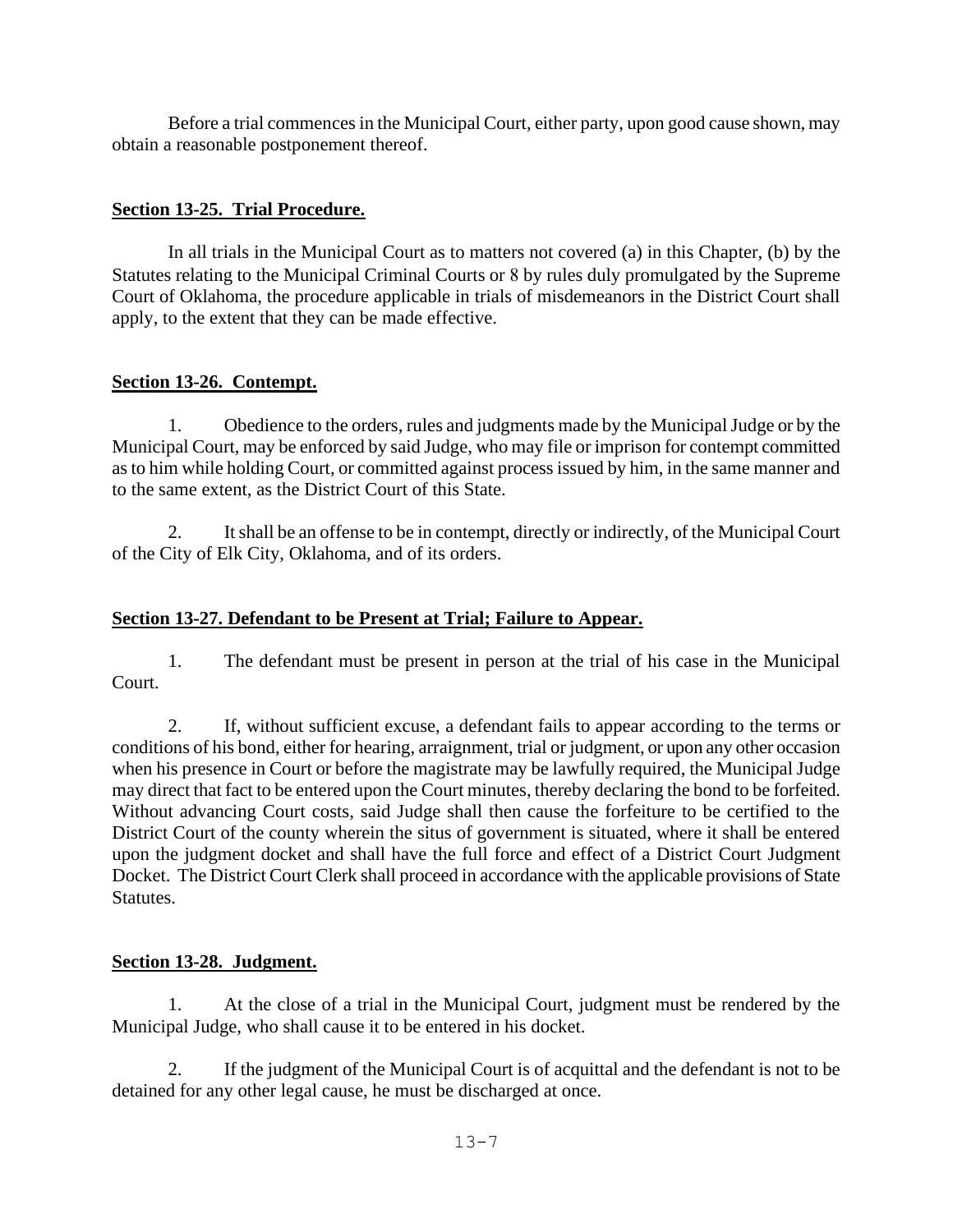3. If the defendant pleads guilty or is convicted after trial, the Municipal Court must render judgment thereon, fixing the penalty within the limits prescribed by this Code of Ordinances or other applicable Ordinance, and imposing sentence accordingly.

### **Section 13-29. Costs Upon Judgment of Conviction; Court Costs.**

1. If judgment of conviction is entered, the Clerk of the Court shall tax the costs to the defendant, in a sum not to exceed twenty dollars (\$20.00), or the maximum allowed by State law, whichever is greater, together with special assessments and fees the collection of which is otherwise required by State law, plus the fees and mileage of jurors and witnesses. All funds collected shall be deposited in the appropriate fund.

### **Section 13-30. Enforcement of Payment of Fines or Costs by Imprisonment; Persons Unable to Pay.**

1. If a defendant, who is financially able, refuses or neglects to pay a fine or costs, or both, payment may be enforced by imprisonment, until the same shall be satisfied at the rate of five dollars (\$5.00) per day.

2. If the defendant is without means to pay the fine or costs, the Municipal Judge of the City of Elk City, may direct the total amount due to be entered upon the Court minutes and to be certified to the District Court of the county wherein the situs of government is situated, where it shall be entered upon the District Court Judgment Docket and shall have the full force and effect of a District Court Judgment. Thereupon, the same remedies shall be available for the enforcement of said judgment as are available to any other judgment creditor.

# **Section 13-31. Suspension of Sentence.**

After conviction and sentence of a defendant in the Municipal Court of the City of Elk City, Oklahoma, the Municipal Judge may suspend sentence in accordance with the provisions of, and subject to the conditions and procedures imposed by, applicable provisions of Title 11, Oklahoma Statutes, 1981, as amended.

### **Section 13-32. Witness Fees.**

1. Witnesses in any proceeding in the Municipal Court, other than police officers or peace officers, shall be entitled to two dollars (\$2.00) for each day of attendance, plus ten cents (\$.10) for each mile actually and necessarily traveled in going to, and returning from, the place of attendance, if their residence is more than five (5) miles outside the corporate limits of the City of Elk City, Oklahoma. No witness shall receive fees or mileage in more than one (1) case for the same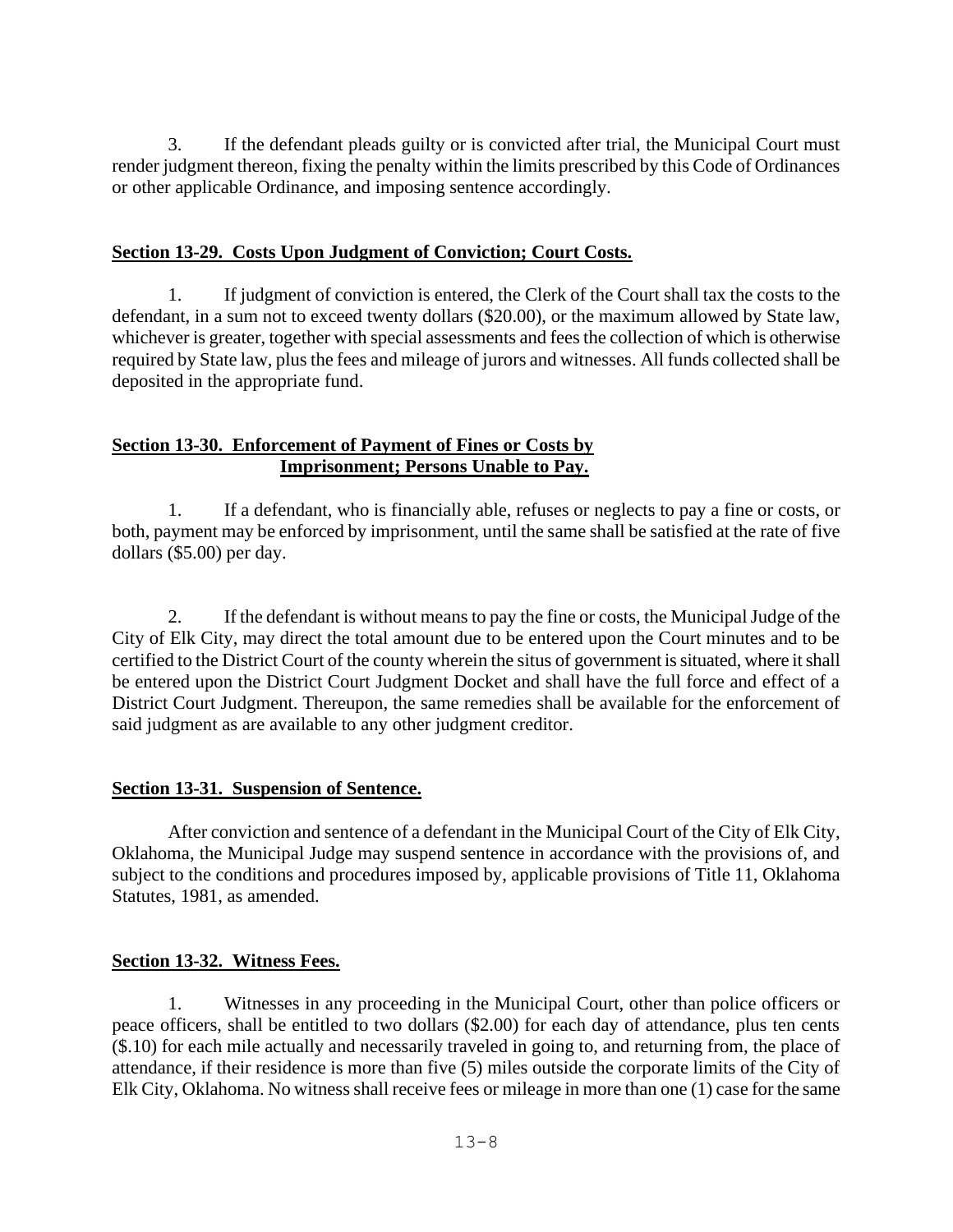period of time or the same travel.

2. A defendant seeking to subpoena witnesses must deposit, with the Clerk of the Court, a sum sufficient to cover fees and mileage for one (1) day of attendance for each witness to be summoned; such deposit shall not be required from an indigent defendant who files an affidavit setting out:

- a. The names of no more than three (3) witnesses:
- b. That the defendant, by reason of his poverty, is unable to provide fees and mileage allowed by law;
- c. That the testimony of such witness is material; and
- d. That their attendance at the trial is necessary for his proper defense.

3. The fees of witnesses in such cases (Subsection 2 above) shall be paid by the City of Elk City, Oklahoma.

#### **Section 13-33. Jury Trials; Qualifications of Jurors.**

In all prosecutions in the municipal court, for any offense for which the municipality, with the concurrence of the Court, seeks imposition of a fine of more than two hundred dollars (\$200.00) or by imprisonment, or by both such fine and imprisonment, a jury trial shall be had unless waived by the defendant and the municipality, provided that the municipality has complied its penal ordinances in accordance with the provisions of State Law (11 O.S. 1981, 14-109 and 14-110). If the municipality has not complied its ordinances as provided by law, the fine shall not exceed fifty dollars (\$50.00). In prosecutions for all other offense, or in cases wherein a jury trial is waived by the defendant and the municipality, trial shall be to the court. A jury in the municipal court shall consist of six (6) jurors, five (5) of whom may return a verdict. Jurors shall be good and lawful men or women, citizens of the county in which the court sits, having the qualifications of jurors in the district court.

#### **Section 13-34. Selection and Summons of Jurors.**

Jurors in the municipal court shall be selected under the same terms and conditions as are provided for by law for the district courts. Upon written request of the judge of the municipal court for a stated number of jurors to the chief judge of the appropriate district court, it shall be the duty of the clerk of the district court to draw from the jury wheel a requested number of jurors in the same manner as is provided by addresses appear to reside within the corporate limits of the municipality, is drawn, and to prepare a list of names drawn and certify such list to the judge of the municipal court. On completion of the draw, the clerk shall immediately return to the jury wheel all names drawn which are not placed on the certified list. The judge of the municipal court shall make written request to the chief judge of the allowance of claimed statutory exemptions, the listed number is found to set out by ordinance, and may be served in person by chief of police or any member of the police force of the municipality, or may be served by the clerk of the municipal court by mail.